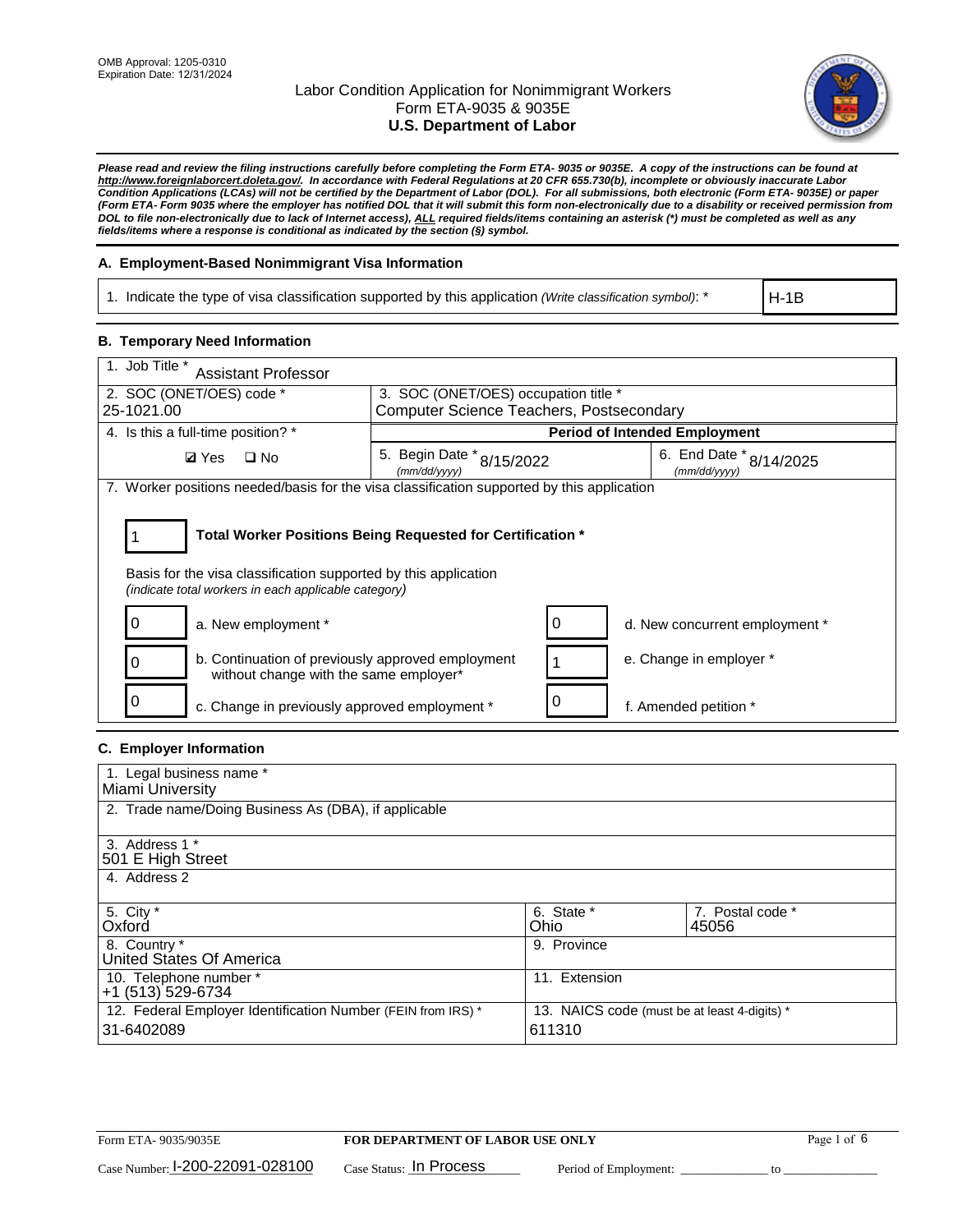

## **D. Employer Point of Contact Information**

**Important Note**: The information contained in this Section must be that of an employee of the employer who is authorized to act on behalf of the employer in labor certification matters. The information in this Section must be different from the agent or attorney information listed in Section E, unless the attorney is an employee of the employer.

| 1. Contact's last (family) name *                       | 2. First (given) name * |                     | 3. Middle name(s)         |
|---------------------------------------------------------|-------------------------|---------------------|---------------------------|
| Smart                                                   | Aimee                   |                     | M                         |
| 4. Contact's job title *<br>Paralegal                   |                         |                     |                           |
| 5. Address 1 *<br>Miami University                      |                         |                     |                           |
| 6. Address 2<br>501 E High Street, 205 B Roudebush Hall |                         |                     |                           |
| 7. City *<br>Oxford                                     |                         | 8. State *<br>Ohio  | 9. Postal code *<br>45056 |
| 10. Country *<br>United States Of America               |                         | 11. Province        |                           |
| 12. Telephone number *                                  | Extension<br>13.        | 14. E-Mail address  |                           |
| +1 (513) 529-6734                                       |                         | smarta2@miamioh.edu |                           |

# **E. Attorney or Agent Information (If applicable)**

**Important Note**: The employer authorizes the attorney or agent identified in this section to act on its behalf in connection with the filing of this application.

| 1. Is the employer represented by an attorney or agent in the filing of this application? *<br>If "Yes," complete the remainder of Section E below. | <b>Ø</b> Yes            | $\square$ No                          |                                                      |                   |  |
|-----------------------------------------------------------------------------------------------------------------------------------------------------|-------------------------|---------------------------------------|------------------------------------------------------|-------------------|--|
| 2. Attorney or Agent's last (family) name §                                                                                                         | 3. First (given) name § |                                       |                                                      | 4. Middle name(s) |  |
| Woodard                                                                                                                                             | John                    |                                       |                                                      |                   |  |
| 5. Address 1 §<br>501 E High Street                                                                                                                 |                         |                                       |                                                      |                   |  |
| 6. Address 2                                                                                                                                        |                         |                                       |                                                      |                   |  |
| 7. City §<br>Oxford                                                                                                                                 |                         | 8. State §<br>Ohio                    | 45056                                                | 9. Postal code §  |  |
| 10. Country §<br>United States Of America                                                                                                           |                         | 11. Province                          |                                                      |                   |  |
| 12. Telephone number §                                                                                                                              | 13. Extension           | 14. E-Mail address                    |                                                      |                   |  |
| +1 (513) 529-6734                                                                                                                                   |                         | woodarje@miamioh.edu                  |                                                      |                   |  |
| 15. Law firm/Business name §                                                                                                                        |                         |                                       | 16. Law firm/Business FEIN §                         |                   |  |
| Miami University/Office of General Counsel                                                                                                          |                         | 31-6402089                            |                                                      |                   |  |
| 17. State Bar number (only if attorney) §                                                                                                           |                         |                                       | 18. State of highest court where attorney is in good |                   |  |
| 0085959                                                                                                                                             |                         | standing (only if attorney) §<br>Ohio |                                                      |                   |  |
| 19. Name of the highest State court where attorney is in good standing (only if attorney) §                                                         |                         |                                       |                                                      |                   |  |
| Supreme Court of Ohio                                                                                                                               |                         |                                       |                                                      |                   |  |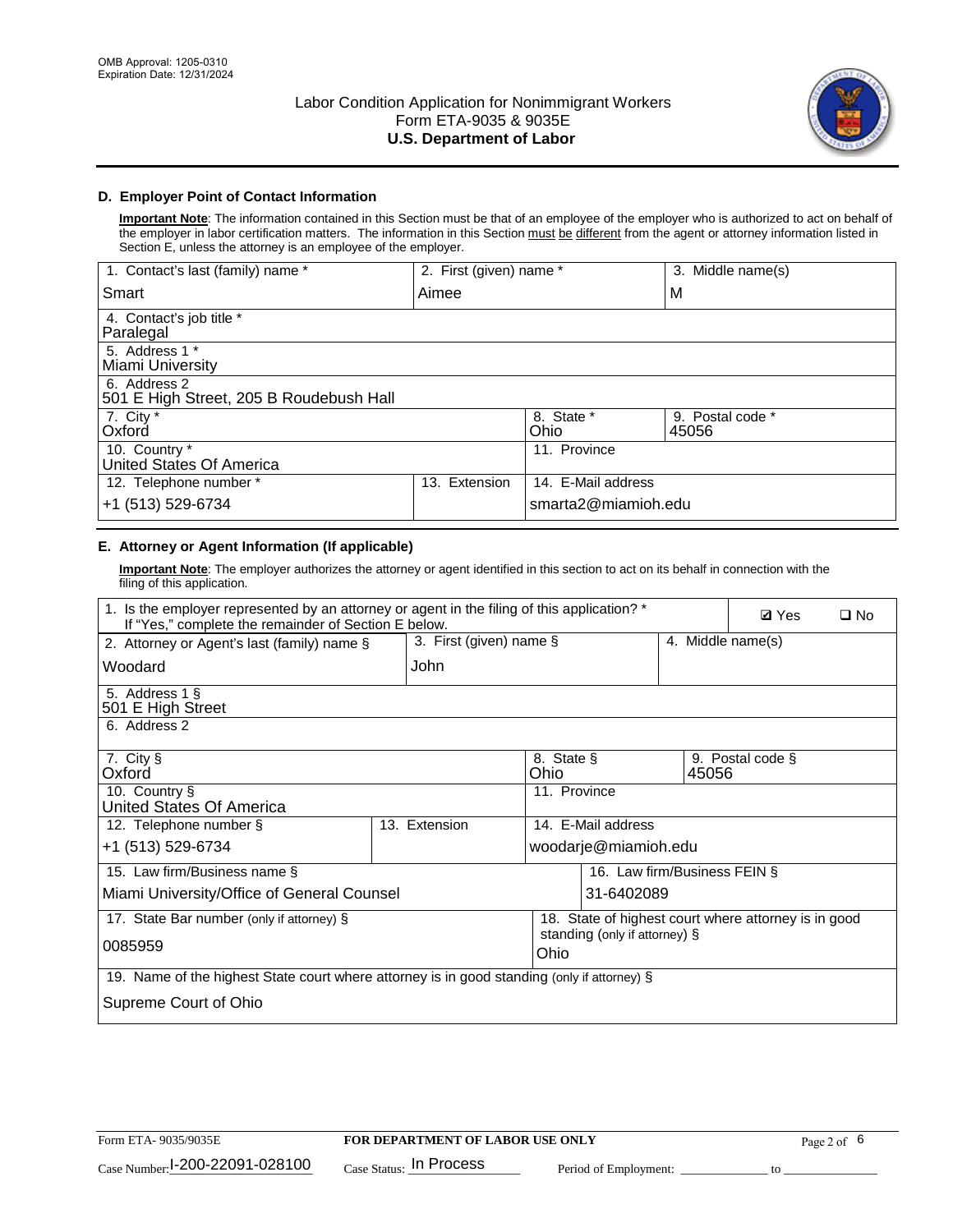

#### **F. Employment and Wage Information**

**Important Note**: The employer must define the intended place(s) of employment with as much geographic specificity as possible. Each intended place(s) of employment listed below must be the worksite or physical location where the work will actually be performed and cannot be a P.O. Box. The employer must identify all intended places of employment, including those of short duration, on the LCA. 20 CFR 655.730(c)(5). If the employer is submitting this form non-electronically and the work is expected to be performed in more than one location, an attachment must be submitted in order to complete this section. An employer has the option to use either a single Form ETA-9035/9035E or multiple forms to disclose all intended places of employment. If the employer has more than ten (10) intended places of employment at the time of filing this application, the employer must file as many additional LCAs as are necessary to list all intended places of employment. See the form instructions for further information about identifying all intended places of employment.

#### a.*Place of Employment Information* 1

| 1. Enter the estimated number of workers that will perform work at this place of employment under<br>the LCA.*    |                                                                                                                                |  |                                          |                      | 1                        |             |
|-------------------------------------------------------------------------------------------------------------------|--------------------------------------------------------------------------------------------------------------------------------|--|------------------------------------------|----------------------|--------------------------|-------------|
|                                                                                                                   | 2. Indicate whether the worker(s) subject to this LCA will be placed with a secondary entity at this<br>place of employment. * |  |                                          |                      | $\Box$ Yes               | <b>Q</b> No |
|                                                                                                                   | 3. If "Yes" to question 2, provide the legal business name of the secondary entity. §                                          |  |                                          |                      |                          |             |
|                                                                                                                   | 4. Address 1 *                                                                                                                 |  |                                          |                      |                          |             |
|                                                                                                                   | Department of Computer Science & Software Engineering                                                                          |  |                                          |                      |                          |             |
|                                                                                                                   | 5. Address 2<br>Miami University                                                                                               |  |                                          |                      |                          |             |
| 6. City $*$<br>Oxford                                                                                             |                                                                                                                                |  | 7. County *<br><b>Butler</b>             |                      |                          |             |
| 8. State/District/Territory *<br>9. Postal code *<br>45056<br>Ohio                                                |                                                                                                                                |  |                                          |                      |                          |             |
|                                                                                                                   | 10. Wage Rate Paid to Nonimmigrant Workers *                                                                                   |  | 10a. Per: (Choose only one)*             |                      |                          |             |
| □ Hour □ Week □ Bi-Weekly □ Month ☑ Year<br>From $\frac{1}{2}$ $\frac{46530}{100}$ 00 To: $\frac{10000}{1000}$ 00 |                                                                                                                                |  |                                          |                      |                          |             |
|                                                                                                                   | 11. Prevailing Wage Rate *                                                                                                     |  | 11a. Per: (Choose only one)*             |                      |                          |             |
|                                                                                                                   | $\sin 4653000$                                                                                                                 |  | □ Hour □ Week □ Bi-Weekly □ Month □ Year |                      |                          |             |
|                                                                                                                   | Questions 12-14. Identify the source used for the prevailing wage (PW) (check and fully complete only one): *                  |  |                                          |                      |                          |             |
| 12.<br>Г                                                                                                          | A Prevailing Wage Determination (PWD) issued by the Department of Labor                                                        |  |                                          |                      | a. PWD tracking number § |             |
| 13.<br>$\boldsymbol{\mathcal{V}}$                                                                                 | A PW obtained independently from the Occupational Employment Statistics (OES) Program                                          |  |                                          |                      |                          |             |
|                                                                                                                   |                                                                                                                                |  |                                          |                      |                          |             |
|                                                                                                                   | a. Wage Level (check one): §                                                                                                   |  |                                          | b. Source Year §     |                          |             |
|                                                                                                                   | □⊪<br>$\square$ $\square$<br>$\Box$ IV<br>$\Box$ N/A<br>☑ ⊧                                                                    |  |                                          | 7/1/2021 - 6/30/2022 |                          |             |
| 14.                                                                                                               | A PW obtained using another legitimate source (other than OES) or an independent authoritative source                          |  |                                          |                      |                          |             |
|                                                                                                                   | a. Source Type (check one): §                                                                                                  |  |                                          | b. Source Year §     |                          |             |
|                                                                                                                   | $\Box$ CBA<br>$\Box$ DBA<br>$\square$ SCA<br>$\Box$ Other/ PW Survey                                                           |  |                                          |                      |                          |             |
|                                                                                                                   | c. If responded "Other/ PW Survey" in question 14.a, enter the name of the survey producer or publisher §                      |  |                                          |                      |                          |             |
|                                                                                                                   |                                                                                                                                |  |                                          |                      |                          |             |
|                                                                                                                   | d. If responded "Other/ PW Survey" in question 14.a, enter the title or name of the PW survey §                                |  |                                          |                      |                          |             |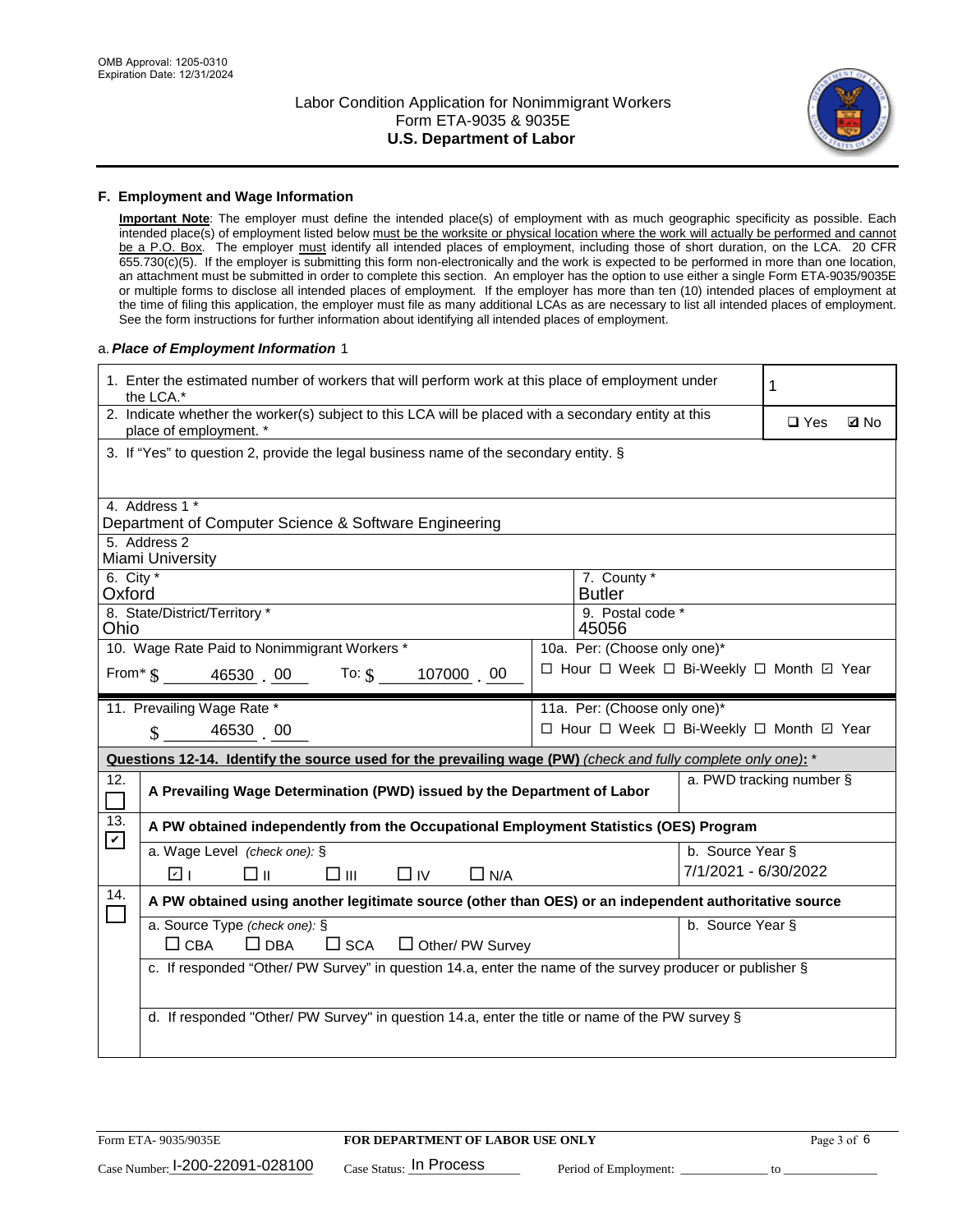

# **G. Employer Labor Condition Statements**

! *Important Note:* In order for your application to be processed, you MUST read Section G of the Form ETA-9035CP - General Instructions for the 9035 & 9035E under the heading "Employer Labor Condition Statements" and agree to all four (4) labor condition statements summarized below:

- (1) **Wages:** The employer shall pay nonimmigrant workers at least the prevailing wage or the employer's actual wage, whichever is higher, and pay for non-productive time. The employer shall offer nonimmigrant workers benefits and eligibility for benefits provided as compensation for services on the same basis as the employer offers to U.S. workers. The employer shall not make deductions to recoup a business expense(s) of the employer including attorney fees and other costs connected to the performance of H-1B, H-1B1, or E-3 program functions which are required to be performed by the employer. This includes expenses related to the preparation and filing of this LCA and related visa petition information. 20 CFR 655.731;
- (2) **Working Conditions:** The employer shall provide working conditions for nonimmigrants which will not adversely affect the working conditions of workers similarly employed. The employer's obligation regarding working conditions shall extend for the duration of the validity period of the certified LCA or the period during which the worker(s) working pursuant to this LCA is employed by the employer, whichever is longer. 20 CFR 655.732;
- (3) **Strike, Lockout, or Work Stoppage:** At the time of filing this LCA, the employer is not involved in a strike, lockout, or work stoppage in the course of a labor dispute in the occupational classification in the area(s) of intended employment. The employer will notify the Department of Labor within 3 days of the occurrence of a strike or lockout in the occupation, and in that event the LCA will not be used to support a petition filing with the U.S. Citizenship and Immigration Services (USCIS) until the DOL Employment and Training Administration (ETA) determines that the strike or lockout has ended. 20 CFR 655.733; and
- (4) **Notice:** Notice of the LCA filing was provided no more than 30 days before the filing of this LCA or will be provided on the day this LCA is filed to the bargaining representative in the occupation and area of intended employment, or if there is no bargaining representative, to workers in the occupation at the place(s) of employment either by electronic or physical posting. This notice was or will be posted for a total period of 10 days, except that if employees are provided individual direct notice by e-mail, notification need only be given once. A copy of the notice documentation will be maintained in the employer's public access file. A copy of this LCA will be provided to each nonimmigrant worker employed pursuant to the LCA. The employer shall, no later than the date the worker(s) report to work at the place(s) of employment, provide a signed copy of the certified LCA to the worker(s) working pursuant to this LCA. 20 CFR 655.734.

1. **I have read and agree to** Labor Condition Statements 1, 2, 3, and 4 above and as fully explained in Section G of the Form ETA-9035CP – General Instructions for the 9035 & 9035E and the Department's regulations at 20 CFR 655 Subpart H. \*

**Ø**Yes ロNo

### **H. Additional Employer Labor Condition Statements –H-1B Employers ONLY**

!**Important Note***:* In order for your H-1B application to be processed, you MUST read Section H – Subsection 1 of the Form ETA 9035CP – General Instructions for the 9035 & 9035E under the heading "Additional Employer Labor Condition Statements" and answer the questions below.

#### *a. Subsection 1*

| 1. At the time of filing this LCA, is the employer H-1B dependent? §                                                                                                                                                                                                    |  | $\Box$ Yes | ⊡ No      |            |
|-------------------------------------------------------------------------------------------------------------------------------------------------------------------------------------------------------------------------------------------------------------------------|--|------------|-----------|------------|
| 2. At the time of filing this LCA, is the employer a willful violator? $\S$                                                                                                                                                                                             |  | $\Box$ Yes | ⊡ No      |            |
| 3. If "Yes" is marked in questions H.1 and/or H.2, you must answer "Yes" or "No" regarding<br>whether the employer will use this application ONLY to support H-1B petitions or extensions of<br>status for exempt H-1B nonimmigrant workers? §                          |  | $\Box$ Yes | $\Box$ No |            |
| 4. If "Yes" is marked in question H.3, identify the statutory basis for the<br>$\Box$ \$60,000 or higher annual wage<br>exemption of the H-1B nonimmigrant workers associated with this<br>$\Box$ Master's Degree or higher in related specialty<br>$\Box$ Both<br>LCA. |  |            |           |            |
| H-1B Dependent or Willful Violator Employers -Master's Degree or Higher Exemptions ONLY                                                                                                                                                                                 |  |            |           |            |
| 5. Indicate whether a completed Appendix A is attached to this LCA covering any H-1B<br>nonimmigrant worker for whom the statutory exemption will be based <b>ONLY</b> on attainment of a<br>Master's Degree or higher in related specialty. §                          |  | $\Box$ Yes | ⊡ No      | $\Box$ N/A |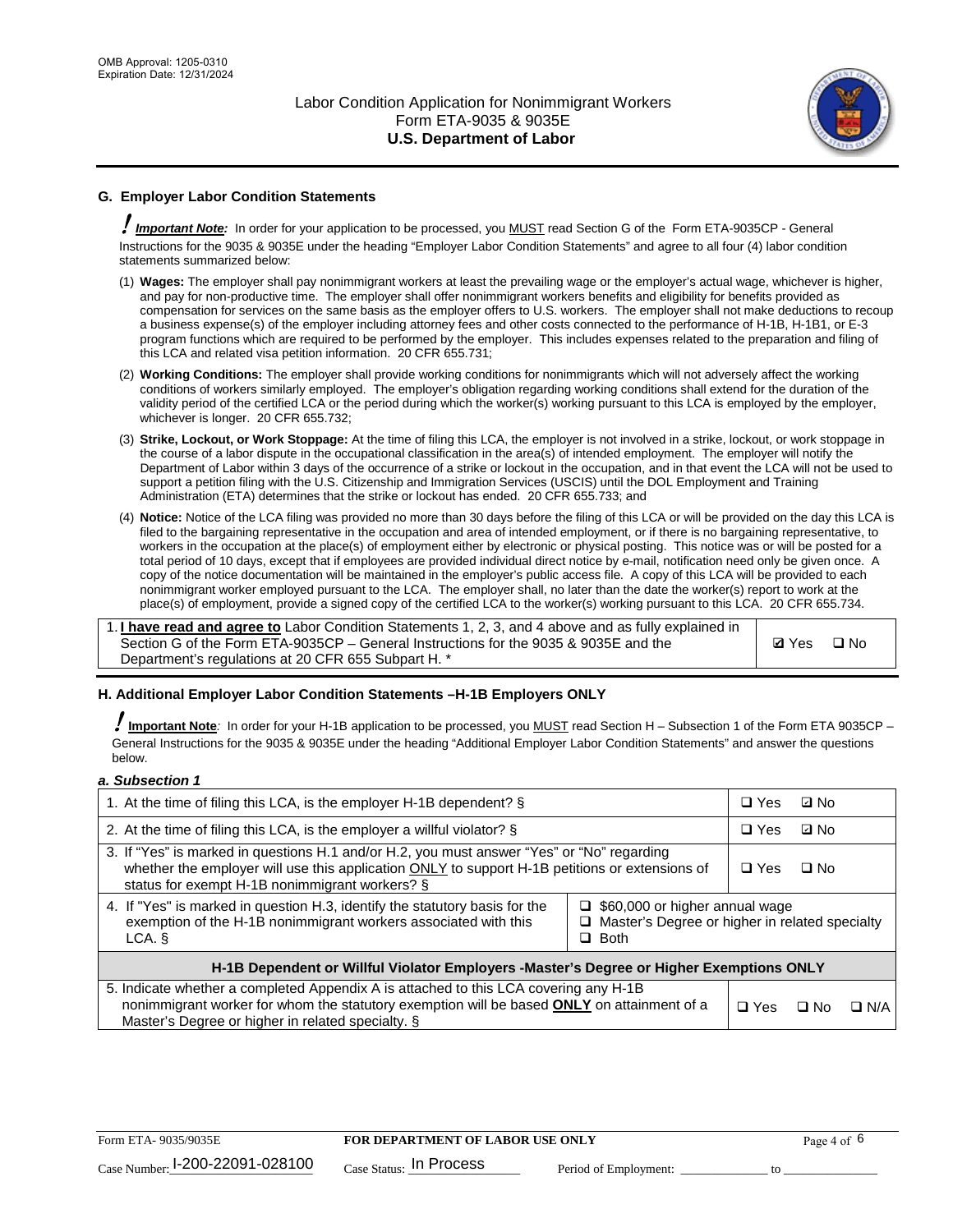

**If you marked "Yes" to questions H.a.1 (H-1B dependent) and/or H.a.2 (H-1B willful violator) and "No" to question H.a.3 (exempt H-1B nonimmigrant workers), you MUST read Section H – Subsection 2 of the Form ETA 9035CP – General Instructions for the 9035 & 9035E under the heading "Additional Employer Labor Condition Statements" and indicate your agreement to all three (3) additional statements summarized below.**

#### *b. Subsection 2*

- A. **Displacement:** An H-1B dependent or willful violator employer is prohibited from displacing a U.S. worker in its own workforce within the period beginning 90 days before and ending 90 days after the date of filing of the visa petition. 20 CFR 655.738(c);
- B. **Secondary Displacement:** An H-1B dependent or willful violator employer is prohibited from placing an H-1B nonimmigrant worker(s) with another/secondary employer where there are indicia of an employment relationship between the nonimmigrant worker(s) and that other/secondary employer (thus possibly affecting the jobs of U.S. workers employed by that other employer), unless and until the employer subject to this LCA makes the inquiries and/or receives the information set forth in 20 CFR 655.738(d)(5) concerning that other/secondary employer's displacement of similarly employed U.S. workers in its workforce within the period beginning 90 days before and ending 90 days after the date of such placement. 20 CFR 655.738(d). Even if the required inquiry of the secondary employer is made, the H-1B dependent or willful violator employer will be subject to a finding of a violation of the secondary displacement prohibition if the secondary employer, in fact, displaces any U.S. worker(s) during the applicable time period; and
- C. **Recruitment and Hiring:** Prior to filing this LCA or any petition or request for extension of status for nonimmigrant worker(s) supported by this LCA, the H-1B dependent or willful violator employer must take good faith steps to recruit U.S. workers for the job(s) using procedures that meet industry-wide standards and offer compensation that is at least as great as the required wage to be paid to the nonimmigrant worker(s) pursuant to 20 CFR 655.731(a). The employer must offer the job(s) to any U.S. worker who applies and is equally or better qualified for the job than the nonimmigrant worker. 20 CFR 655.739.

| 6. I have read and agree to Additional Employer Labor Condition Statements A, B, and C above and |       |           |
|--------------------------------------------------------------------------------------------------|-------|-----------|
| as fully explained in Section H – Subsections 1 and 2 of the Form ETA 9035CP – General           | □ Yes | $\Box$ No |
| Instructions for the 9035 & 9035 E and the Department's regulations at 20 CFR 655 Subpart H. §   |       |           |

### **I. Public Disclosure Information**

! **Important Note***:* You must select one or both of the options listed in this Section.

**sqrt** Employer's principal place of business □ Place of employment

### **J. Notice of Obligations**

A. Upon receipt of the certified LCA, the employer must take the following actions:

- o Print and sign a hard copy of the LCA if filing electronically (20 CFR 655.730(c)(3));<br>
Maintain the original signed and certified LCA in the employer's files (20 CFR 655.7
- Maintain the original signed and certified LCA in the employer's files (20 CFR 655.705(c)(2); 20 CFR 655.730(c)(3); and 20 CFR 655.760); and
- o Make a copy of the LCA, as well as necessary supporting documentation required by the Department of Labor regulations, available for public examination in a public access file at the employer's principal place of business in the U.S. or at the place of employment within one working day after the date on which the LCA is filed with the Department of Labor (20 CFR 655.705(c)(2) and 20 CFR 655.760).
- B. The employer must develop sufficient documentation to meet its burden of proof with respect to the validity of the statements made in its LCA and the accuracy of information provided, in the event that such statement or information is challenged (20 CFR 655.705(c)(5) and 20 CFR 655.700(d)(4)(iv)).
- C. The employer must make this LCA, supporting documentation, and other records available to officials of the Department of Labor upon request during any investigation under the Immigration and Nationality Act (20 CFR 655.760 and 20 CFR Subpart I).

*I declare under penalty of perjury that I have read and reviewed this application and that to the best of my knowledge, the*  information contained therein is true and accurate. I understand that to knowingly furnish materially false information in the *preparation of this form and any supplement thereto or to aid, abet, or counsel another to do so is a federal offense punishable by fines, imprisonment, or both (18 U.S.C. 2, 1001,1546,1621).*

| 1. Last (family) name of hiring or designated official *  2. First (given) name of hiring or designated official *  3. Middle initial § |      |                  |  |
|-----------------------------------------------------------------------------------------------------------------------------------------|------|------------------|--|
| Groom                                                                                                                                   | Ruth |                  |  |
| 4. Hiring or designated official title *                                                                                                |      |                  |  |
| Assoc VP Academic Personnel                                                                                                             |      |                  |  |
| 5. Signature *                                                                                                                          |      | 6. Date signed * |  |
|                                                                                                                                         |      |                  |  |

| Form ETA-9035/9035E                         | FOR DEPARTMENT OF LABOR USE ONLY   |                       | Page 5 of 6 |
|---------------------------------------------|------------------------------------|-----------------------|-------------|
| $_{\text{Case Number:}}$ I-200-22091-028100 | $_{\rm Case~S status:}$ In Process | Period of Employment: |             |